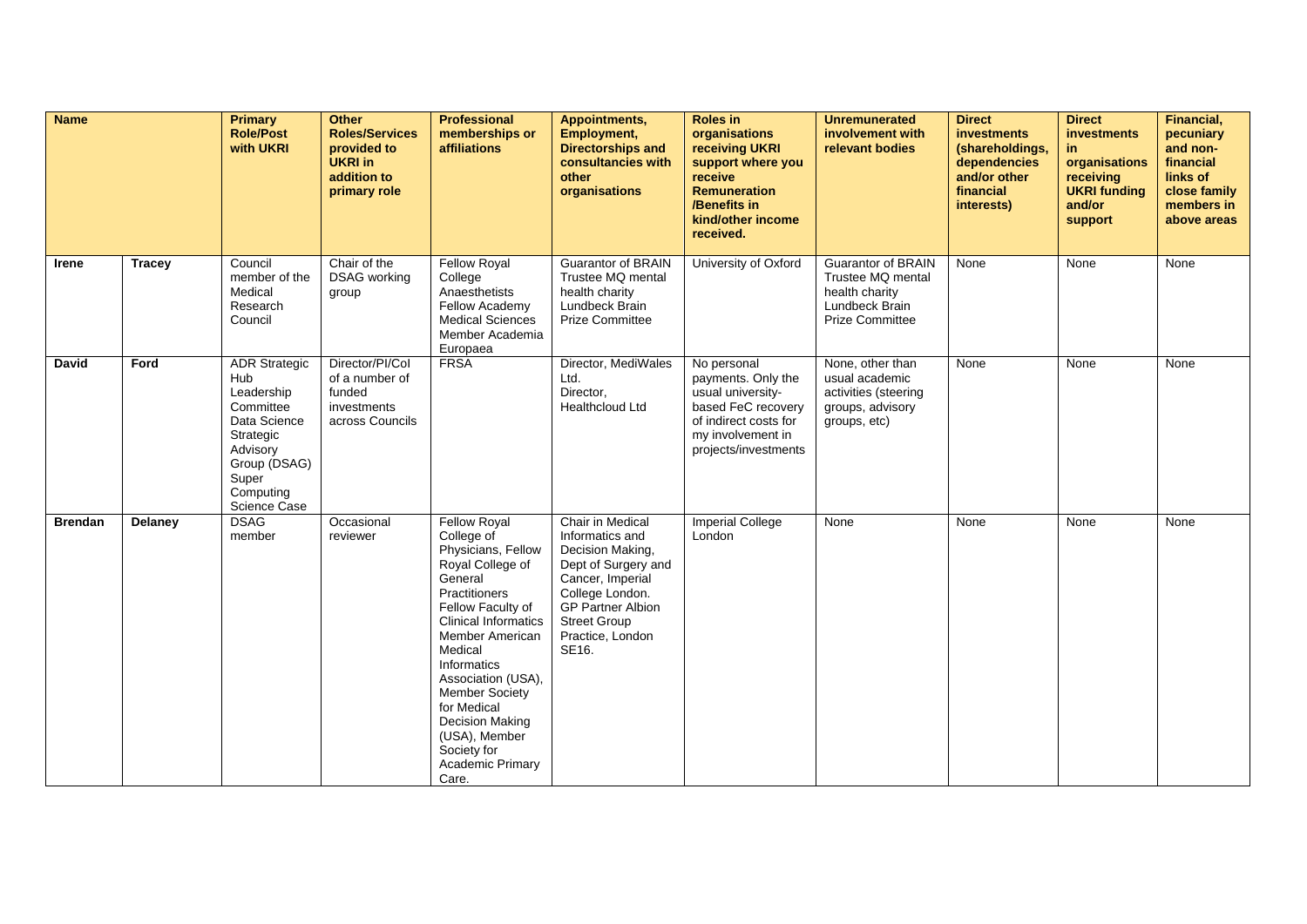| James         | Fleming          | <b>IT&amp;S Director</b><br>- Francis<br>Crick Inst.                                                                           | None                                                                                                                                                | None                                                                                                                                                                                | None                                                                                                                                                                                                                                      | None                                                                                                         | None                                                                 | None | None | None |
|---------------|------------------|--------------------------------------------------------------------------------------------------------------------------------|-----------------------------------------------------------------------------------------------------------------------------------------------------|-------------------------------------------------------------------------------------------------------------------------------------------------------------------------------------|-------------------------------------------------------------------------------------------------------------------------------------------------------------------------------------------------------------------------------------------|--------------------------------------------------------------------------------------------------------------|----------------------------------------------------------------------|------|------|------|
| <b>Simon</b>  | <b>Hettrick</b>  | Member of<br><b>MRC</b> Data<br>Science<br>Strategic<br>Advisory<br>Group and<br><b>STFC Projects</b><br>Peer Review<br>Panel. | Member of e-<br>Infrastructure<br>expert group.                                                                                                     | Member of<br>Institute of Physics<br>and Society of<br>Research<br>Software<br>Engineering.                                                                                         | Member of Rosalind<br>Franklin Advisory<br>Group for Data<br>Science. Advisory<br>Board member of<br>Patterns journal.                                                                                                                    | Deputy Director of<br>Software<br>Sustainability<br>Institute (funded by<br>all seven Research<br>Councils). | None                                                                 | None | None | None |
| <b>Chris</b>  | <b>Holmes</b>    | Member of the<br>MRC-NIHR<br>Steering<br>Group in<br>Multimorbidity<br>research in the<br><b>UK</b>                            | None                                                                                                                                                | Member of<br>International<br>Advisory Board,<br><b>UK Biobank</b>                                                                                                                  | Programme Director<br>for Health & Medical<br>Sciences at the Alan<br><b>Turing Institute</b><br>Professor in<br>Biostatistics.<br>Department of<br>Statistics, and<br><b>Nuffield Department</b><br>of Medicine,<br>University of Oxford | None                                                                                                         | None                                                                 | None | None | None |
| <b>Markus</b> | Kaiser           | Member of the<br><b>MRC</b><br>Neurosciences<br>and Mental<br><b>Health Board</b><br>(NMHB)                                    | Member of the<br>Data Science<br><b>Advisory Group</b><br>Ad hoc grant<br>reviewer,<br>member EPSRC<br>College,<br><b>Member MRC</b><br><b>NMHB</b> | Royal Society of<br>Biology, British<br>Neuroscience<br>Association, IEEE,<br><b>UK Computing</b><br>Research<br>Committee,<br>International<br>Society of<br>Magnetic<br>Resonance | Visiting Professor,<br>Shanghai Jiao Tong<br>University,<br>Shanghai, China                                                                                                                                                               | Academic Role at<br><b>Newcastle University</b>                                                              | Leader of<br>Neuroinformatics UK                                     | None | None | None |
| Helen         | <b>Parkinson</b> | <b>MRC DSAG</b>                                                                                                                | <b>BBSRC</b><br><b>Reviewer Pool</b><br>Member,<br><b>BBSRC Cttee C</b>                                                                             | Society for<br><b>Biocuration</b><br><b>Editorial Board</b><br>Scientific Data and<br>PeerJ                                                                                         | Head of the<br>Molecular Archives,<br>European<br><b>Bioinformatics</b><br>Institute<br><b>Health Data</b><br>Research UK,<br><b>Associate Site</b><br>Director                                                                           | None other than<br>grant awards and<br>annual fees for<br>panel membership.                                  | <b>ICDA Organising</b><br>Cttee, ELIXIR<br>Interoperability<br>Lead. | None | None | None |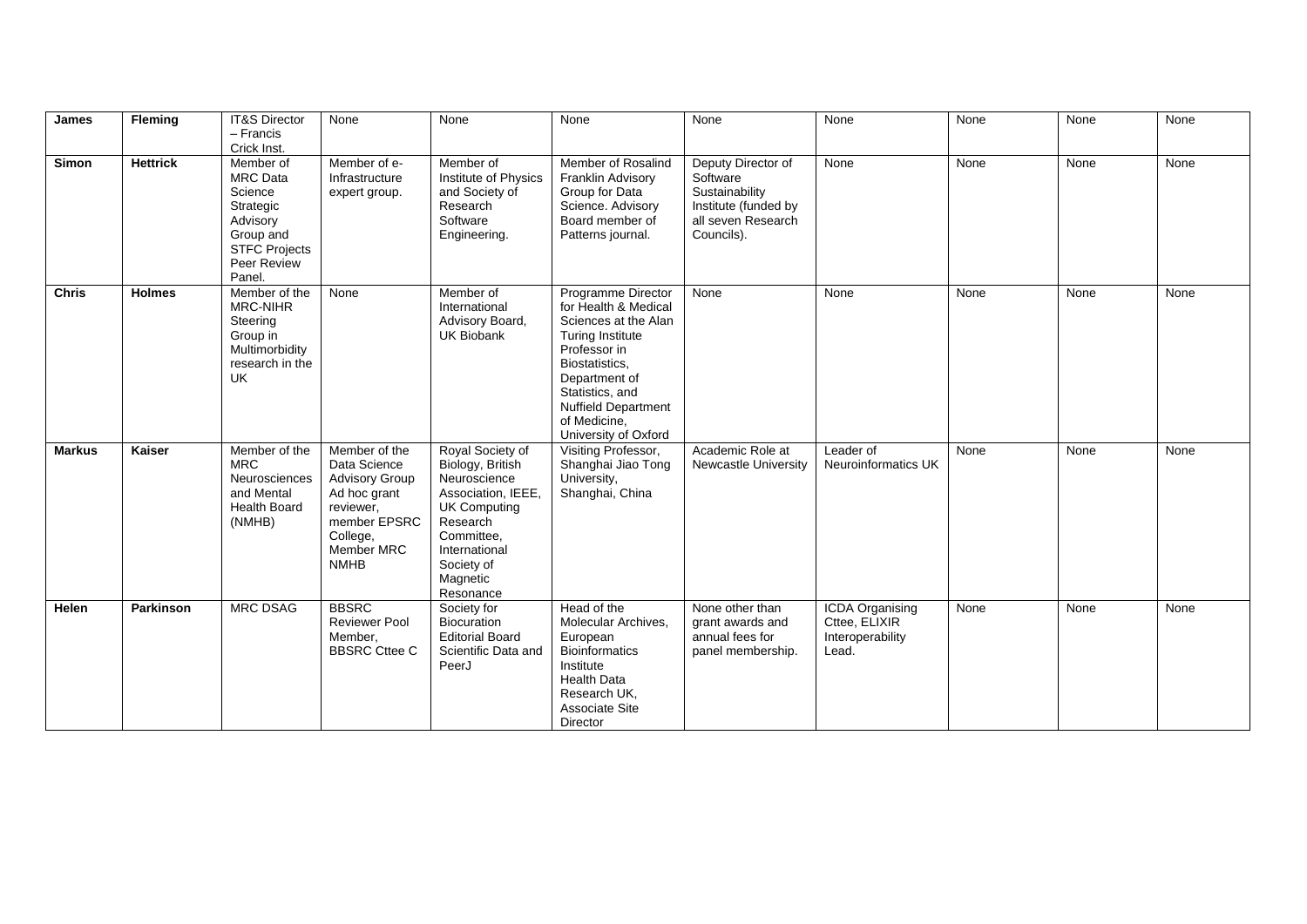| <b>Mark</b> | <b>Parsons</b> | <b>EPSRC</b><br>Director of<br>Research<br>Computing                   | <b>PRACE Council</b><br>- Advisor to<br><b>UKRI Council</b><br>Representative<br>Chair of<br>Exascale Project<br><b>Working Group</b> | Association for<br>Computing<br>Machinery $-$<br>Member | University of<br>Edinburgh -<br>Employer<br>Fortissimo<br>Marketplace Ltd -<br><b>Managing Director</b><br>UOE HPCX Ltd-<br>Director<br>Irish Centre for High<br><b>End Computing</b><br>(ICHEC) - Board<br>Member<br>Human Brain Project<br>- Scientific Advisory<br><b>Board Member</b>                                                                                                                                                                                                                                                                                                                                   | Director of EPCC at<br>the University of<br>Edinburgh<br>Associate Director<br><b>HDR-UK Scotland</b> | Deputy Chair ACM<br>Gordon Bell Prize<br>Committee | None                                                                                                             | None | Dr Michèle<br>Weiland<br>(wife) is a<br>member of<br>the EPSRC<br>$e-$<br>Infrastructure<br>SAT and is<br>employed by<br>the University<br>of Edinburgh |
|-------------|----------------|------------------------------------------------------------------------|---------------------------------------------------------------------------------------------------------------------------------------|---------------------------------------------------------|-----------------------------------------------------------------------------------------------------------------------------------------------------------------------------------------------------------------------------------------------------------------------------------------------------------------------------------------------------------------------------------------------------------------------------------------------------------------------------------------------------------------------------------------------------------------------------------------------------------------------------|-------------------------------------------------------------------------------------------------------|----------------------------------------------------|------------------------------------------------------------------------------------------------------------------|------|---------------------------------------------------------------------------------------------------------------------------------------------------------|
| John        | Quackenbush    | <b>MRC</b> Data<br>Science<br>Strategic<br>Advisory<br>Group<br>(DSAG) | None                                                                                                                                  | American<br>Association for<br>Cancer Research          | <b>Henry Pickering</b><br>Walcott Professor of<br>Computational<br>Biology and<br>Bioinformatics,<br>Chair, Department<br>of Biostatistics, and<br>Faculty Director,<br>Quantitative<br>Biomedical<br>Research Center,<br>Harvard T.H. Chan<br>School of Public<br>Health<br>Professor,<br>Department of Data<br>Science, Dana-<br>Farber Cancer<br>Institute<br>Professor, Channing<br>Division of Network<br>Medicine, Brigham<br>and Women's<br>Hospital.<br>Genospace LLC<br>(2012-2017). Was<br>CEO and President<br>of the Board, no<br>longer have a formal<br>relationship with the<br>company after<br>selling it. | None                                                                                                  | None                                               | As a result of my<br>role on SABs, I<br>have stock<br>options from<br>Renalytix AI and<br>Caris Life<br>Sciences | None | None                                                                                                                                                    |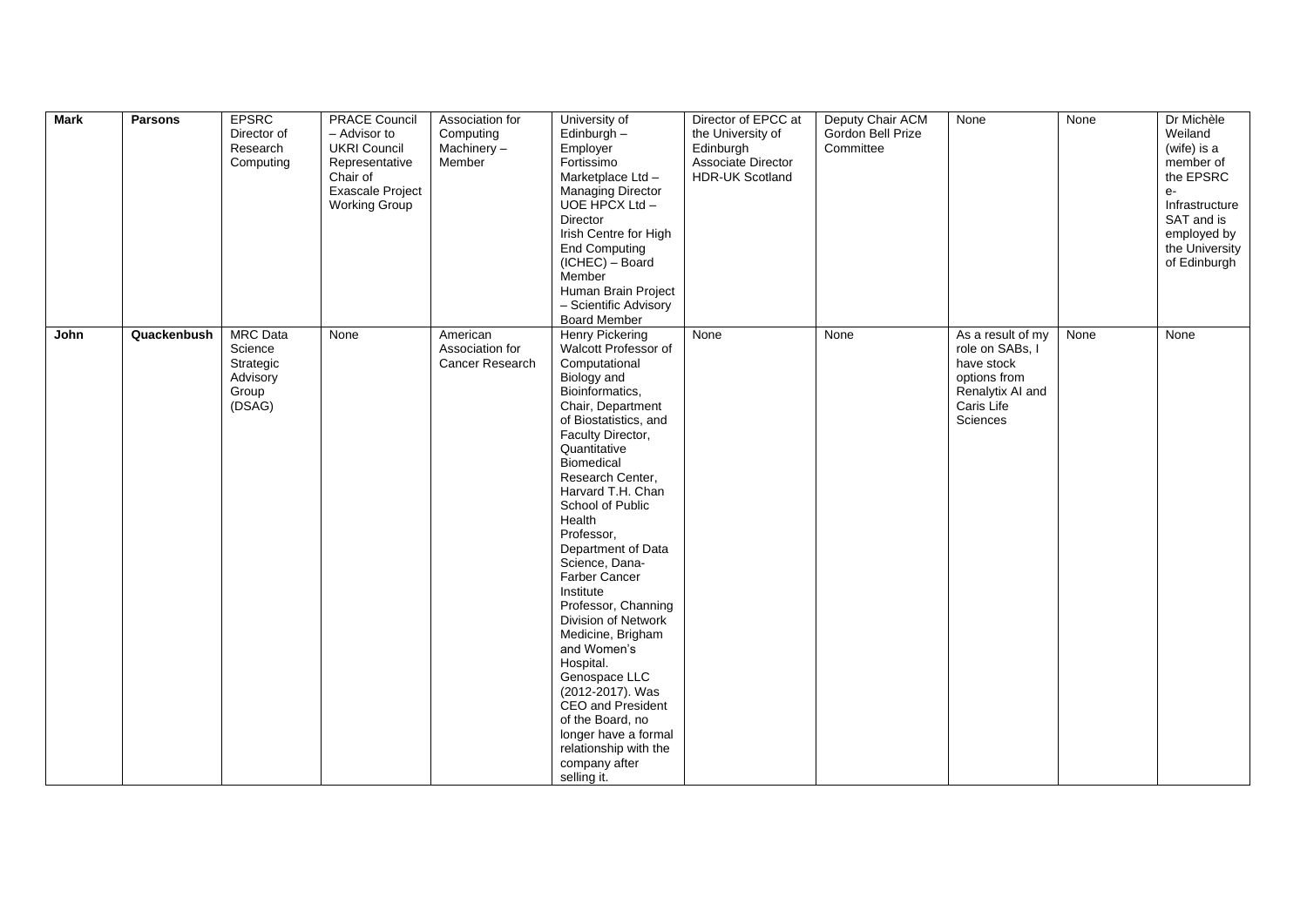|               |              |                                                                                      |                                                                                                                                                                          |                                                                                                                                                                                                          | Merck KGaA (2017-<br>present). Precision<br>medicine scientific<br>advisory board<br>member.<br>Caris Life Sciences,<br>Inc. (2015-present)<br>Scientific advisory<br>board member.<br>Renalytix AI (2018-<br>present). Scientific<br>advisor board<br>member.<br>Recent work as an<br>expert witness for<br>Natera, Ariosa, 10X<br>Genomics, Guardant<br>Health, Serepta, and<br>Juno Therapeutics. |                                                                                                                                                                     |                                                        |                                                                           |      |                                                                                                                          |
|---------------|--------------|--------------------------------------------------------------------------------------|--------------------------------------------------------------------------------------------------------------------------------------------------------------------------|----------------------------------------------------------------------------------------------------------------------------------------------------------------------------------------------------------|------------------------------------------------------------------------------------------------------------------------------------------------------------------------------------------------------------------------------------------------------------------------------------------------------------------------------------------------------------------------------------------------------|---------------------------------------------------------------------------------------------------------------------------------------------------------------------|--------------------------------------------------------|---------------------------------------------------------------------------|------|--------------------------------------------------------------------------------------------------------------------------|
| <b>Magnus</b> | Rattray      | <b>MRC</b> Data<br>Science<br>Strategic<br>Advisory<br>Group<br>Member               | <b>National Mouse</b><br>Genetics<br>Network<br>Oversight Board<br>MRC Clinical<br>Academic<br>Research Panel                                                            | Co-President<br>Machine Learning<br>for Computational<br><b>Systems Biology</b><br>COSI of ISCB                                                                                                          | Consultancy with<br>AstraZeneca (Senior<br>Director Data<br>Science)<br>Consultancy with<br>Unilever                                                                                                                                                                                                                                                                                                 | None                                                                                                                                                                | Alan Turing Institute<br>Fellow and<br>University Lead | None                                                                      | None | None                                                                                                                     |
| Jeremy        | <b>Sharp</b> | Member of the<br><b>MRC</b> Data<br>Science<br>Strategic<br>Advisory<br>Group (DSAG) | Janet CTO for<br>Jisc. Jisc is in<br>receipt of a grant<br>from UKRI to<br>provide its<br>services to<br>Universities. Jisc<br>also provides its<br>services to<br>UKRI. | None                                                                                                                                                                                                     | None                                                                                                                                                                                                                                                                                                                                                                                                 | Jisc                                                                                                                                                                | None                                                   | None                                                                      | None | None                                                                                                                     |
| Mike          | <b>Short</b> | <b>Chief Scientific</b><br>Adviser (or<br>CSA), DIT                                  | Innovate Council<br>- Council<br>Member<br>Occasional<br>assessor or<br>panel chair (eg<br>Online Harms<br>innovation for<br>EPSRC June<br>2020)                         | FREng - Royal<br>Academy of<br>Engineering,<br>FIET, FBCS,<br><b>FRGS</b><br>UCL Board of<br><b>Examiners MSc</b><br><b>Telecomms</b><br>courses<br><b>UCL iSense</b><br><b>Advisory Board</b><br>member | Board Member EM3<br>LEP<br>Visiting Professor -<br>Coventry,<br>Lancaster, Leeds,<br>Salford and Surrey -<br>primarily in ICT/<br>Telecomms matters                                                                                                                                                                                                                                                  | As per pervious<br>column. I do not get<br>involved with project<br>research bids but<br>may be asked by<br>Universities or CSA<br>functions for pre bid<br>advice. | As per previous<br>column only                         | None. All known<br>conflicts would<br>be pre declared<br>in issues arise. | None | None known.<br>I confirm my<br>wife is a<br>Consultant at<br>the Royal<br>Free Trust,<br>NHS-based<br>in North<br>London |